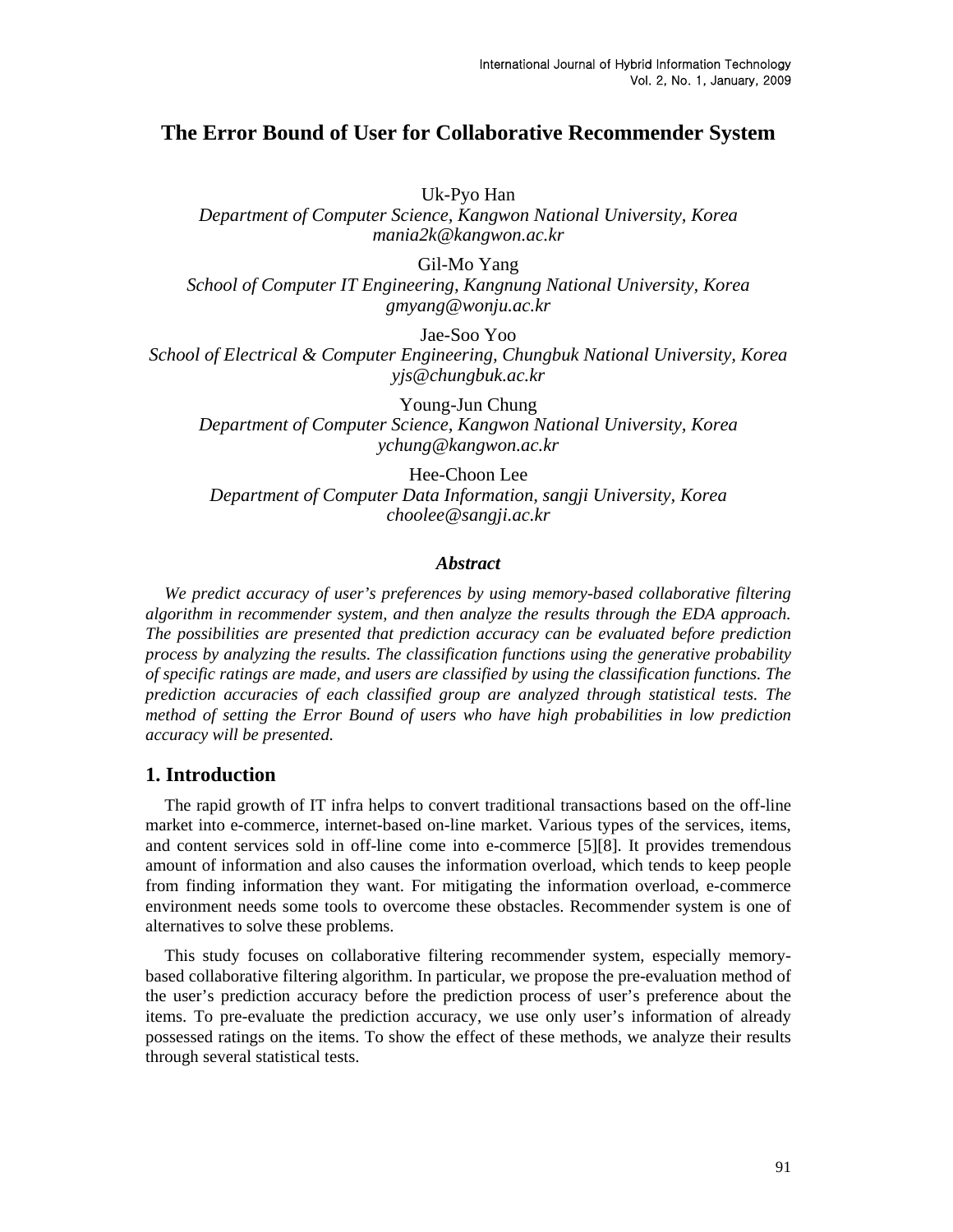# **2. Recommender system**

Recommender system can be defined as a system for automatically suggesting some goods considering customers' interests or tastes [7]. These systems can be adopted on any web sites to make suggestions of items transacted on the web to their customers, who want to find the right things according to their interests or tastes and any types of their interest, for example, books, CDs, contents, places, some information, and so on. Recommender system has several benefits for both businesses and customers. For example, these systems will be a useful tool for businesses because they can automatically find target customers and which items are suit for the customers in the view businesses, and in part of customers, they can find items or goods according to their tastes. So, recommender system is an effective toll for 'customized marketing' for both customers and businesses. Also, they can provide the basic information of customer purchasing patterns on the web to businesses and it will be used for understanding of users' behaviors on their web sites.

Recommender system is usually classified into content-based, collaborative, hybrid approach based on how recommendations are made. There have been many algorithms and implementations of these approaches. Content-based approach systems are used to find the concord textual contents of items transacted on the web with the textual information of users. Collaborative approach systems predict the users' preference, such as explicit rating of the specific items by comparing others who have similar tastes or preferences [1].

#### **2.1. Collaborative filtering**

Collaborative filtering approach is the method using only related data between users and items like explicit numerical ratings, and the detailed attributes of both users and items are intentionally ignored. Collaborative filtering can be said that the most popular item is recommended for every user. It is known as the most commercially successful recommender technique and is the base of the studies on the recommender systems algorithms.

Collaborative filtering approach can be grouped into two classes according to algorithms for predicting users' preferences. One is memory-based and the other is model-based. Memory-based algorithms make prediction rating of users using the previously rated items by the users and other users who have similar tastes. In contrast to memory-based algorithms, model-based algorithms use the probabilistic approach, such as, cluster models, Bayesian networks, and machine learning approaches [1][3][6]. This paper focuses on only memorybased collaborative filtering algorithms.

#### **2.2. Neighbor selection**

To predict the preference of active user about specific items, the neighbor selection process is firstly carried out. Figure 1 shows the neighbor selection step for predicting the preference of the active user 4 about the specific item 4. The user 1 and the user 3 are selected as the neighbor user of the user 4 because they have been already rated the item 4. For calculating the prediction value about the preference rating of the user 4 about the item 4, the preference ratings of neighbors are needed and in this figure, the user 1 and the user 4 have already rated about the item 4.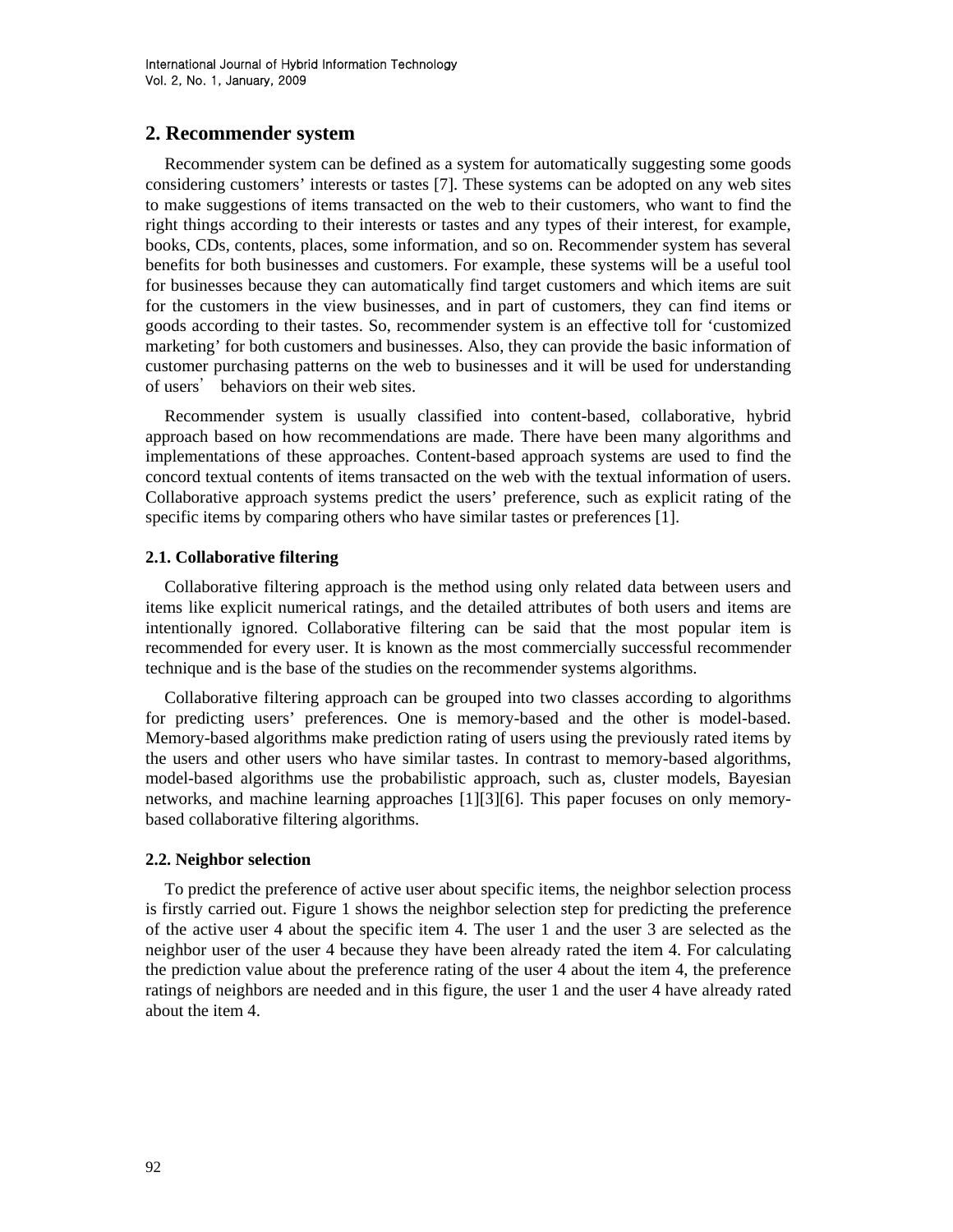| User<br><b>Item</b> | <b>User1</b>                         | User2 $ User3 $ |           | User4     |           | User1 User3 |
|---------------------|--------------------------------------|-----------------|-----------|-----------|-----------|-------------|
| Item1               | $R_{1,1}$                            | $R_{2,1}$       | $R_{3,1}$ |           | $R_{1,1}$ | $R_{3,1}$   |
| ltem2               | $R_{1,2}$                            | $R_{2,2}$       |           | $R_{4,2}$ | $R_{1,2}$ |             |
| ltem3               |                                      | $R_{2,3}$       | $R_{33}$  | $R_{4,3}$ |           | $R_{3,3}$   |
| ltem4               | $\kappa_{\scriptscriptstyle 1,4}^{}$ |                 | $R_{3,4}$ |           | $R_{1,4}$ | $R_{3,4}$   |
| ltem5               | $R_{1,5}$                            | $R_{2,5}$       | $R_{3,5}$ | $R_{4,5}$ | $R_{1.5}$ | $R_{3,5}$   |

**Figure 1.** Neighbor selection step: User1 and User3 are selected as neighbors of User4 for calculating the prediction value of the Item4.

#### **2.3. Similarity weight**

In memory-based collaborative filtering algorithms, to show the similarity of the preferences between the active users and others, the Pearson's correlation coefficient was used in the GroupLens firstly. Breese et al.[2] researched the ways of improving the prediction accuracy, using the Pearson's correlation coefficient, the vector similarity, the default voting, the inverse user frequency, and the case amplification.

Equation 1 is the Pearson's correlation coefficient as similarity weight. It is used for our experiment because the prediction accuracy using this one is more accurate than the other similarity weight as the vector similarity from our previous research.

$$
r_{uj} = \frac{\sum_{i=1}^{m} (R_{u,i} - \overline{R}_{u})(R_{j,i} - \overline{R}_{j})}{\sqrt{\sum_{i=1}^{m} (R_{u,i} - \overline{R}_{u})^{2} \cdot \sum_{i=1}^{m} (R_{j,i} - \overline{R}_{j})^{2}}}
$$
(1)

### **3. Algorithm**

In this study we compare the prediction accuracy of the NBCFA proposed by the GroupLens [7].

#### **3.1. NBCFA**

The  $\hat{U}_{\perp}$  is the prediction value of the preference of the target user *u* over the target item *x*. The  $\overrightarrow{U}$  is the mean of the all preference ratings of the user *u*. The *J* is the preference rating of the neighbor user *j* over the target item *x*. The  $\overline{J}$  is the mean of the all preference ratings of the neighbor user  $j$  except the rating of target item  $x$ . Raters are users who rate the preference of the item in the data set. The  $r_{uj}$  is the similarity weight of both the users *u* and the neighbor user *j* .

$$
\hat{U}_x = \overline{U} + \frac{\sum_{j \in Raters} (J_x - \overline{J})_{r_{uj}}}{\sum_{j \in Raters} |r_{uj}|}, \text{ where } \overline{J} = \frac{\sum_{i}^{n} J_i}{n}, \ i \neq x \tag{2}
$$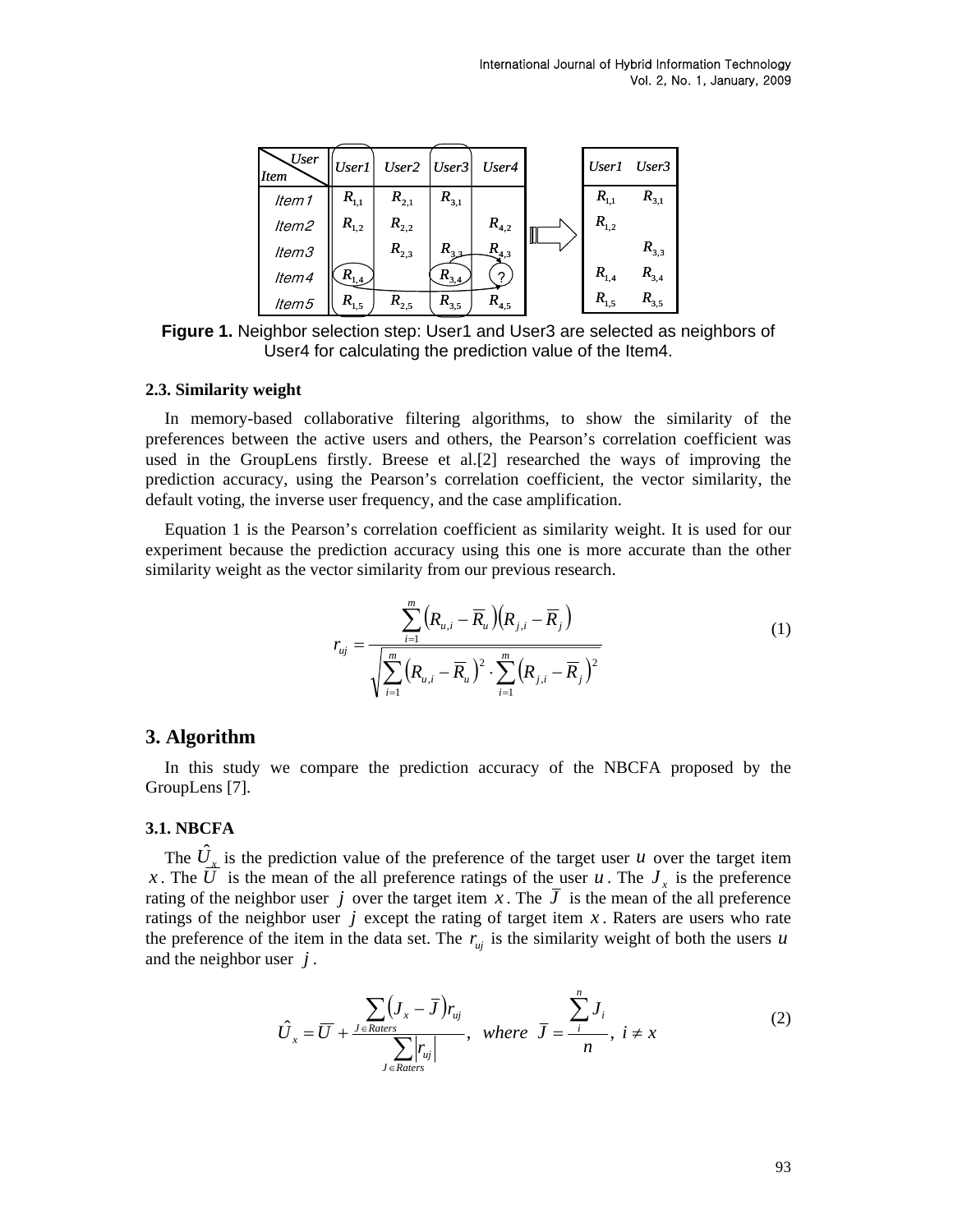#### **3.2. Evaluation Metric**

The predictive accuracy metrics are measured how close the predicted ratings by algorithm are to the true ratings in the test dataset. Mean absolute error (MAE), one of the predictive accuracy metrics, measures the average absolute deviation between a predicted rating and the user's true rating. Mean absolute error has been used to evaluate recommender systems in several cases [2].

$$
MAE = \frac{1}{N} \sum_{j}^{N} \left| R_{uj} - \hat{R}_{uj} \right| \tag{3}
$$

In this equation,  $R_{uj}$  is the true rating of user *u* given to the item *j*, and  $\hat{R}_{uj}$  is the prediction value of user  $u$  to the item  $j$ .

### **4. Pre-evaluation**

According to our previous study, the prediction accuracy of user's preference on the item has the close relation with the generative probability of specific ratings which have been already rated by user before prediction process. The generative probabilities of specific ratings as  $\delta_1$ ,  $\delta_2$ ,  $\delta_3$  will be used to define the classification functions from the next equations presented by Lee et al[4].

$$
\delta_1 = \begin{cases} 1, & P(R_5) \ge P(R_2) \\ 0, & \text{elsewhere} \end{cases} \qquad \qquad \delta_2 = \begin{cases} 1, & P(R_1) \ge P(R_4) \\ 0, & \text{elsewhere} \end{cases} \tag{4}
$$

$$
\delta_3 = \begin{cases} 1, & P(R_1 \cup R_5) \ge P(R_2 \cup R_3 \cup R_4) \\ 0, & elsewhere \end{cases}
$$
 (5)

*i* =  $\{1, 2, 3, 4, 5\}$ 

 $\delta_1$ ,  $\delta_2$ ,  $\delta_3$  are the conditions for defining the classification functions on the equation(6) and (7). They have only the values of 1 or 0.

$$
f(\delta_1 \cdot \delta_2) = \delta_1 \cdot \delta_2 \tag{6}
$$

$$
f(\delta_1 \cdot \delta_2 \cdot \delta_3) = \delta_1 \cdot \delta_2 \cdot \delta_3 \tag{7}
$$

### **5. Methodology**

In this study, we compose the experiment to grasp the relationship of the MAE with the statistical features of ratings on the items that users have already experienced.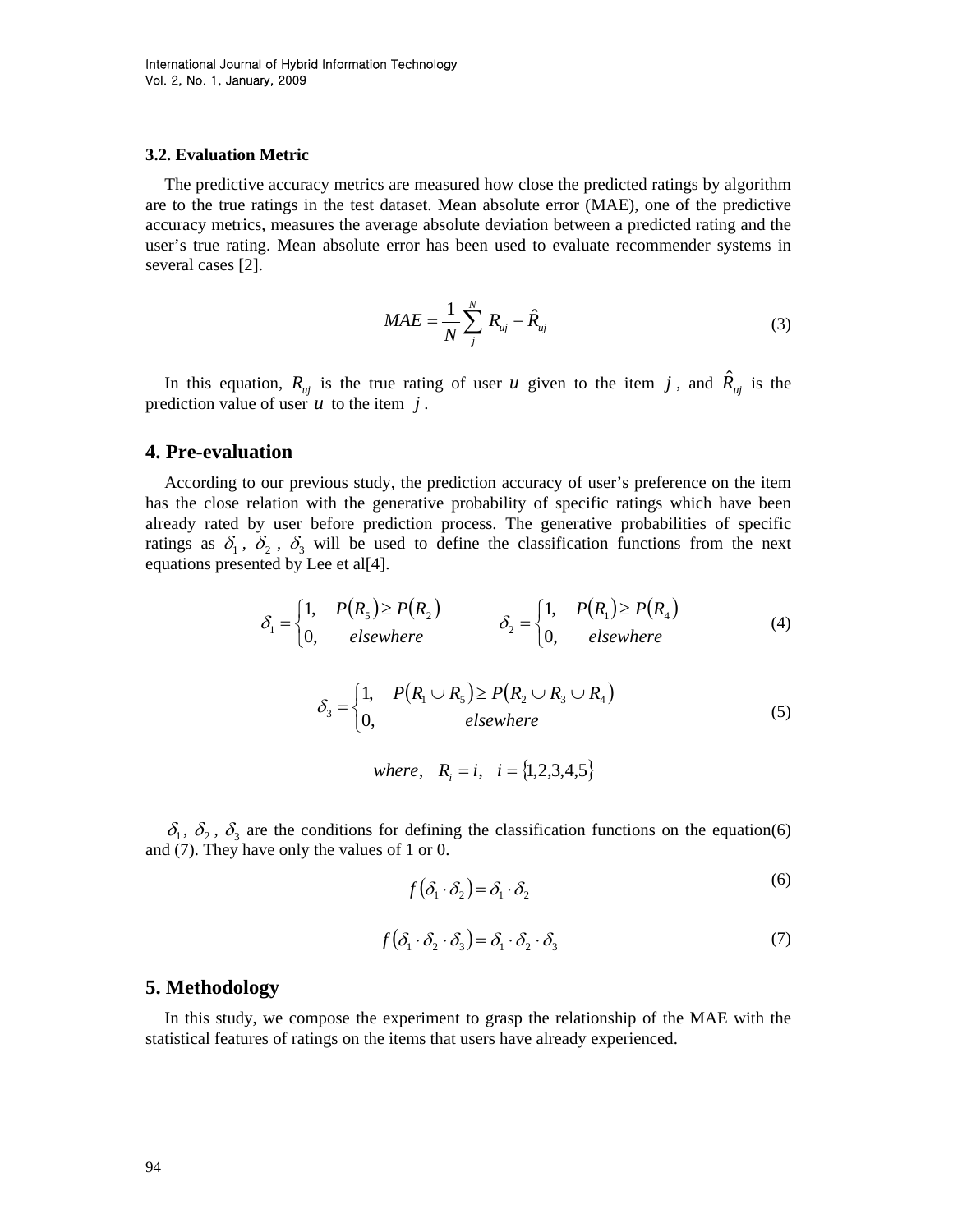#### **5.1. Experimental dataset**

This study uses the MovieLens dataset presented by GroupLens for experiment. The GroupLens presents 2 types of the MovieLens dataset. One is 100K dataset and the other is 1million dataset. We use both the datasets for experiment and analysis. To generate the prediction accuracy, we divide each dataset into 80% of training dataset and 20% of test dataset, and predict the 20% of test dataset through NBCFA using the 80% of training dataset. The prediction accuracy will be evaluated by the MAE. But our study uses the each user's MAE which is calculated especially by using ratings of each user in the test dataset instead of using all the ratings in the test dataset. We study the possibility of the pre-evaluation approach using already possessed preference information of users as ratings on the items before the prediction process for each user's preference.

### **5.2. Error fence**

To find the relationship of the prediction accuracy of users' preference with the preevaluation approach, the prediction error fences are set on the each user's MAE by using exploratory data analysis technique. To set the prediction error fence, we use the concept of the hinge proposed by Tukey to set the fence[9]. For classifying the users' groups, we set the range of the normal errors as the H-spread, and the range of abnormal errors is set as the adjacent values and the outside values divided by the inner fence. Figure 2. shows the Hspread and the fences for classifying the normal errors range and the abnormal errors range of MAEs and standard deviations of each user's ratings in the training dataset.



**Figure 2.** Error bound divided by EDA

After classifying process, we classify the users' groups according to the classified MAEs and standard deviations and we run the statistical test on the groups to find their relationships.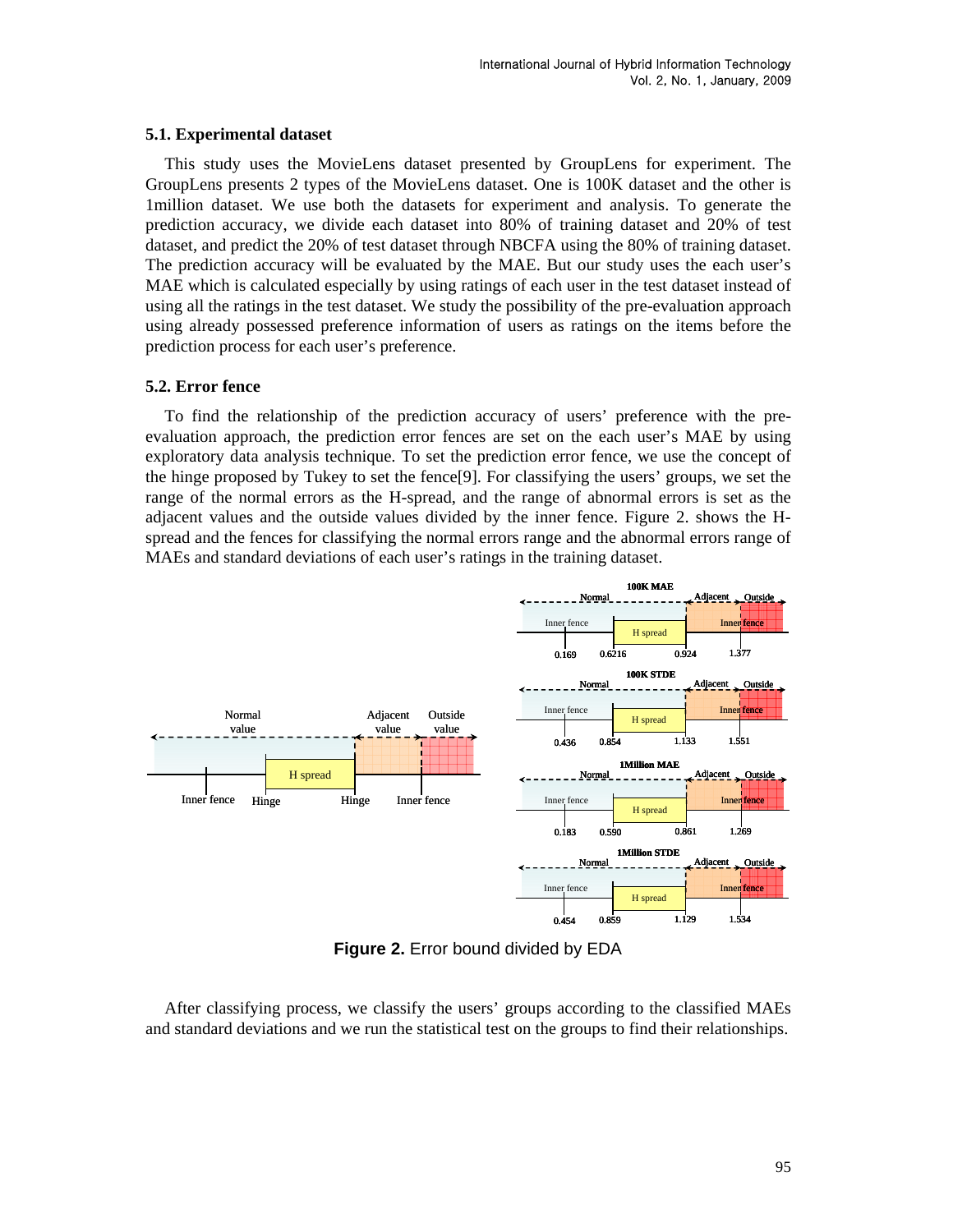### **5.3. Experiment steps**

Figure 3. shows the experiment flow diagram for proposing the possibility of the preevaluation for the preference prediction errors before the prediction process.



**Figure 3.** Flow diagram of experiment

In step 1, 100K and 1million MovieLens datasets are divided into 80% of the training dataset and 20% of the test dataset randomly.

In step 2, we evaluate the prediction errors of each user's ratings in the test dataset after the prediction process by using NBCFA.

In step 3, we run statistical tests for analyzing the relationship of prediction error of the user's preferred items between information of users before prediction.

 First, we classify 3 groups into normal, adjacent, and abnormal users group according to the each user's MAE by applying the exploratory data analysis approach. And then, the analysis of variance test is applied to comparing the means of each user's standard deviation derived from the training dataset. According to the results, users are classified into groups.

Second, we use the classification functions as proposed previous work for classifying users as the selected group and non-selected group. We run statistical tests for analyzing the relationships of the classified groups between their prediction errors, and also for analyzing the relationships of their standard deviations calculated from training dataset which is possessed before the prediction step. Through the precedent statistical tests, we propose the possibility of setting the error bound using already-existing information before the prediction of user's preference about the item.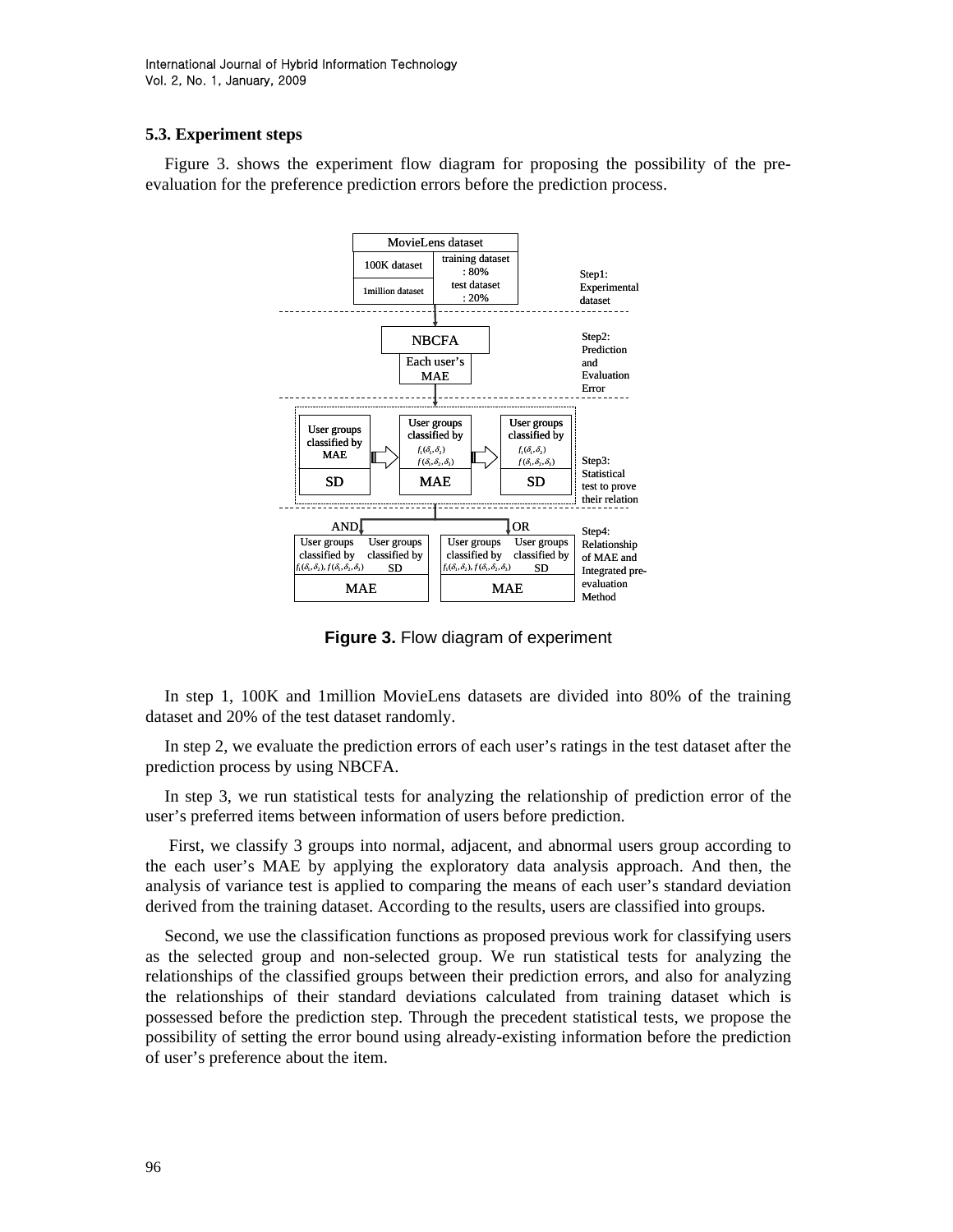In step 4, we propose the possibility of the pre-evaluation of the user's prediction error through the statistical test of integrating the criteria of classification previously proposed. For integrating the classification criteria, we use 'and' condition and 'or' condition of the classified results of the classification functions and classified by user's standard deviation because these two criteria will come from the already-existing information before prediction step.

# **6. Experiment and results**

#### **6.1. Relationship between MAE and SD**

To classify the low prediction accuracy users, the DEA is applied. We define the users of outside values, adjacent value, H-spread who have superior prediction accuracy as normal user groups. And then, abnormal user group is divided into two groups, one is adjacent values group within inner fence to H-spread which have low prediction performance, and the other is outside values outer the inner fence. Table 1 and table 2 show the results of ANOVA test to compare the prediction accuracy of each group in 100K and 1million MovieLens dataset.

| <b>Table 1.</b> Dasit statistics of each group |          |      |       |                |       |       |  |  |  |  |
|------------------------------------------------|----------|------|-------|----------------|-------|-------|--|--|--|--|
| dataset                                        | Group    | N    | Mean  | Std. Deviation | Min   | Max   |  |  |  |  |
| 100K                                           | Normal   | 707  | 0.954 | 0.176          | 0.314 | 1.541 |  |  |  |  |
|                                                | Adjacent | 213  | 1.138 | 0.212          | 0.492 | 1.723 |  |  |  |  |
|                                                | Outside  | 23   | 1.304 | 0.227          | 0.681 | 1.561 |  |  |  |  |
|                                                | Total    | 943  | 1.004 | 0.207          | 0.314 | 1.723 |  |  |  |  |
| 1 million                                      | Normal   | 4380 | 0.943 | 0.172          | 0.139 | 1.726 |  |  |  |  |
|                                                | Adjacent | 1453 | 1.134 | 0.200          | 0.484 | 1.719 |  |  |  |  |
|                                                | Outside  | 205  | 1.269 | 0.247          | 0.687 | 1.823 |  |  |  |  |
|                                                | Total    | 6038 | 1.000 | 0.206          | 0.139 | 1.823 |  |  |  |  |

**Table 1.** Basic statistics of each group

| dataset  |         | Sum of Squares | df   | Mean Square | F           | Duncan      |
|----------|---------|----------------|------|-------------|-------------|-------------|
| 100K     | Between | 7.670          |      | 3.835       | $110.555**$ |             |
|          | Within  | 32.608         | 940  | 0.035       |             | ${1}{2}{3}$ |
|          | Total   | 40.278         | 942  |             |             |             |
| 1million | Between | 55.319         |      | 27.660      | 833.505**   |             |
|          | Within  | 200.270        | 6035 | 0.033       |             | ${1}{2}{3}$ |
|          | Total   | 255.589        | 6037 |             |             |             |

**Table 2.** The result of ANOVA test

 $*$ : p<0.05, \*\*: p<0.01

Table 1 shows the result of the basic statistics of each users group classified by the each user's MAE as the prediction accuracy using the prediction results of 100K and 1million MovieLens dataset. Table 2 shows the result of ANOVA test for comparing the means of users' MAE of each group. From the result of the statistical test, it shows that the each group has the difference in the means of standard deviations and they are clearly grouped by the multiple comparison with their means of SD as Duncan test. So, it will be possible to use the standard deviations from training dataset for classification criterion of the users who have low prediction performance.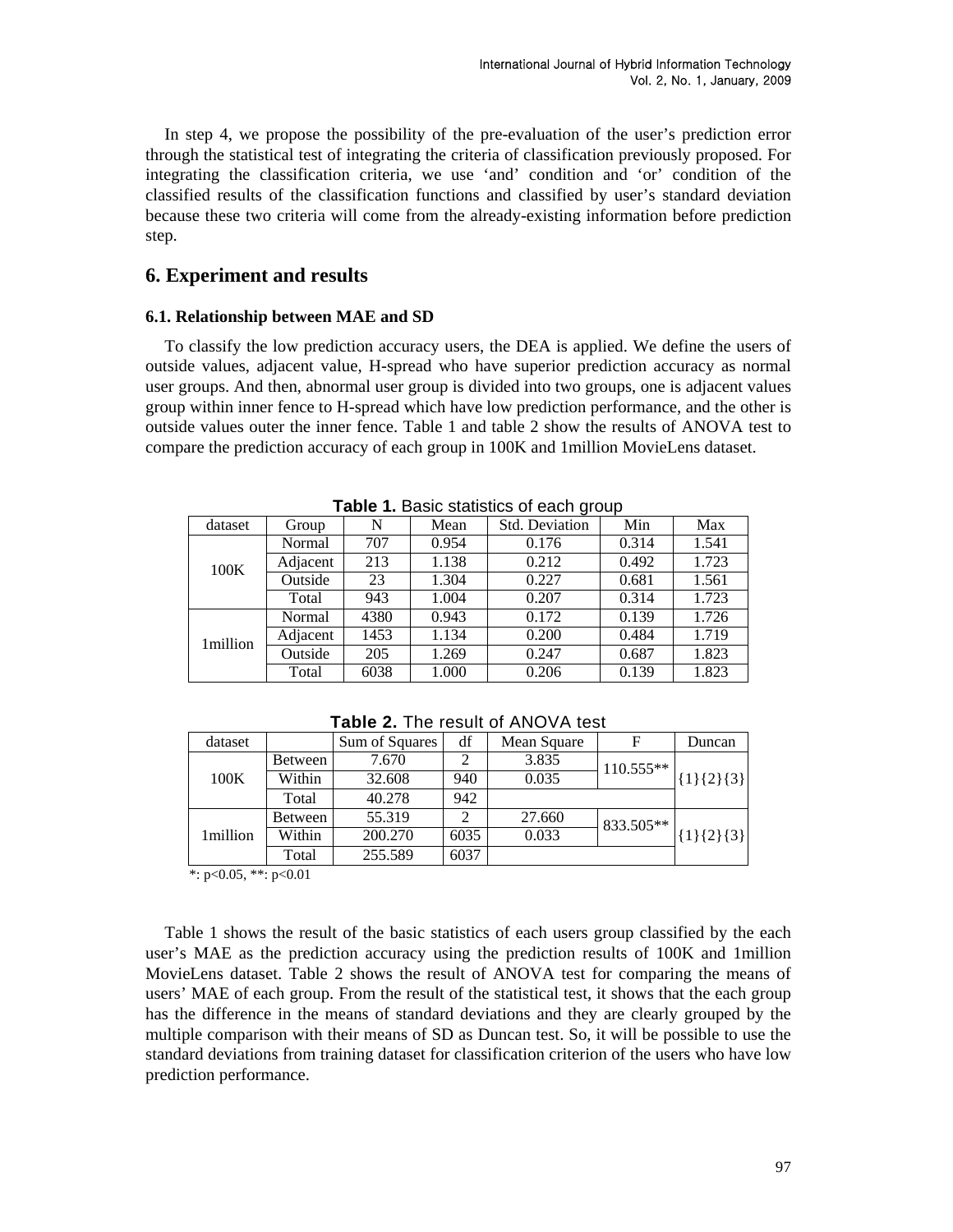### **6.2. Relationship between MAE and classification functions**

Table 3 shows the result of the statistical test between the prediction accuracy of two groups classified by both classification functions as defined in the previous section. Both of all 100K and 1million dataset have the difference in their means of each user's MAE and they have high statistical significance. Especially, 1million dataset has much more statistical significance than 100K dataset. In the first classification function, 23 users are classified in case of 100K dataset and 135 users are classified in case of 1million dataset and in second function 15 users and 91 users respectively are strictly classified.

| Function                          | dataset   | Group             | N   | Mean  | Std. Deviation | Mean Difference |             |
|-----------------------------------|-----------|-------------------|-----|-------|----------------|-----------------|-------------|
| $f(\delta_1,\delta_2)$            | 100K      | Non-selected 920  |     | 0.779 | 0.242          | $-0.385$        | $-7.513**$  |
|                                   |           | Selected          | 23  | 1.163 | 0.267          |                 |             |
|                                   | l million | Non-selected 5903 |     | 0.736 | 0.220          | $-0.409$        | $-14.730**$ |
|                                   |           | Selected          | 135 | 1.146 | 0.321          |                 |             |
| $f(\delta_1, \delta_2, \delta_3)$ | 100K      | Non-selected 928  |     | 0.781 | 0.243          | $-0.412$        | $-6.482**$  |
|                                   |           | Selected          | 15  | 1.193 | 0.292          |                 |             |
|                                   | 1million  | Non-selected 5947 |     | 0.739 | 0.222          | $-0.438$        | $-11.757**$ |
|                                   |           | Selected          | 91  | .177  | 0.354          |                 |             |

**Table 3.** Result of t-test about selected users grouped by classification functions

\*: p<0.05, \*\*: p<0.01

So, the classification functions are statistically useful methods for classifying the users group which are expected that they have lower prediction performance than other groups. The result of the statistical test shows that 1million dataset has much more significance than 100K dataset in statistics.

### **6.3. Relationship between classification functions and SD**

In the result and of the previous experiments, we compare the each user's MAE as prediction accuracy with statistical features of ratings in training dataset from 100K and 1million dataset. Table 4 shows the result of the relationships of the classification functions between the standard deviations of users in training dataset.

| standard deviations from training dataset |          |                   |     |       |                |                 |             |  |
|-------------------------------------------|----------|-------------------|-----|-------|----------------|-----------------|-------------|--|
| Function                                  | dataset  | Group             | N   | Mean  | Std. Deviation | Mean Difference |             |  |
| $f(\delta_1,\delta_2)$                    | 100K     | Non-selected      | 920 | 0.993 | 0.194          | $-0.456$        | $-11.101**$ |  |
|                                           |          | Selected          | 23  | 1.449 | 0.200          |                 |             |  |
|                                           | 1million | Non-selected 5903 |     | 0.988 | 0.191          | $-0.515$        | $-31.241**$ |  |
|                                           |          | Selected          | 135 | 1.503 | 0.189          |                 |             |  |
| $f(\delta_1, \delta_2, \delta_3)$         | 100K     | Non-selected      | 928 | 0.996 | 0.197          | $-0.489$        | $-9.498**$  |  |
|                                           |          | Selected          | 15  | 1.485 | 0.236          |                 |             |  |
|                                           | 1million | Non-selected 5947 |     | 0.992 | 0.194          | $-0.549$        | $-24.030**$ |  |
|                                           |          | Selected          | 91  | 1.541 | 0.217          |                 |             |  |

**Table 4.** The result of t-test about the relationship of classification functions and standard deviations from training dataset

\*:  $p<0.05$ , \*\*:  $p<0.01$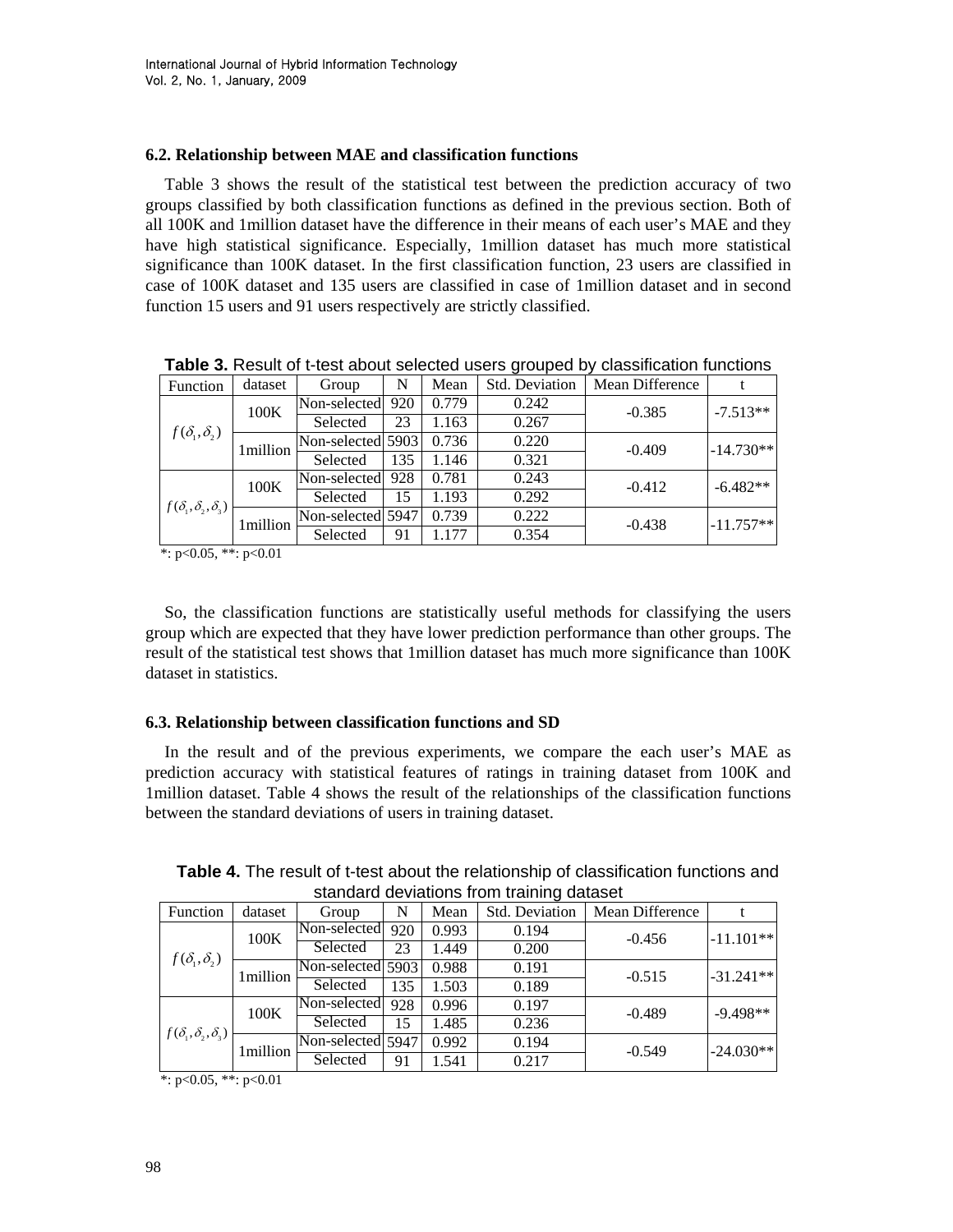From the result of table 4, the user groups classified by functions have more differences in their SD and statistically significance compared with MAE. Also, the result of 1million dataset has much more significance than 100K dataset. The relationship between the classification functions with the standard deviations has close correlations. So, these two preevaluation methods are useful for classifying the users who have lower prediction performance.

#### **6.4. Relationship between MAE and** *'and'* **condition**

To extend the result of table 4, we analyze the classification performance using both integrated pre-evaluation approaches. Table 5 shows the result of new groups classified by intersected users with classification functions and standard deviation divided by EDA. In the result, the numbers of selected users are smaller than those of the classification functions only applied. Also the statistical significance is lower, but the mean of selected group is higher than the result of the classification functions for itself. It means that this integrated approach classifies the users better who show much lower performance. But the statistical significance is lower because the numbers of selected users are small.

| Integrated<br>condition               | dataset   | Group        | N    | Mean  | Std.<br>Deviation | Mean<br>Difference | t           |
|---------------------------------------|-----------|--------------|------|-------|-------------------|--------------------|-------------|
| $f(\delta_1,\delta_2)$                | 100K      | Non-selected | 926  | 0.781 | 0.244             | $-0.384$           | $-6.428**$  |
| and                                   |           | Selected     | 17   | 1.165 | 0.254             |                    |             |
| Adj. values of                        | 1 million | Non-selected | 5965 | 0.741 | 0.226             | $-0.397$           | $-11.583**$ |
| S.D.                                  |           | Selected     | 73   | 1.137 | 0.292             |                    |             |
| $f(\delta_1,\delta_2)$                | 100K      | Non-selected | 938  | 0.786 | 0.247             | $-0.439$           | $-3.951**$  |
| and                                   |           | Selected     | 5    | 1.224 | 0.314             |                    |             |
| Out values of                         | 1million  | Non-selected | 5980 | 0.741 | 0.225             | $-0.469$           | $-11.978**$ |
| S.D.                                  |           | Selected     | 58   | 1.210 | 0.297             |                    |             |
| $f(\delta_1, \delta_2, \delta_3)$     | 100K      | Non-selected | 934  | 0.784 | 0.246             | $-0.434$           | $-5.269**$  |
| and                                   |           | Selected     | 9    | 1.218 | 0.284             |                    |             |
| Adj. values of                        | 1million  | Non-selected | 6009 | 0.743 | 0.227             | $-0.480$           | $-7.277**$  |
| S.D.                                  |           | Selected     | 29   | 1.223 | 0.355             |                    |             |
| $f(\delta_{1},\delta_{2},\delta_{3})$ | 100K      | Non-selected | 938  | 0.786 | 0.247             | $-0.439$           | $-3.951**$  |
| and                                   |           | Selected     | 5    | 1.224 | 0.314             |                    |             |
| Out values of                         | 1million  | Non-selected | 5980 | 0.741 | 0.225             | $-0.469$           | $-11.978**$ |
| S.D.                                  |           | Selected     | 58   | 1.210 | 0.297             |                    |             |

**Table 5.** Integrated classification functions with standard deviation grouped by EDA under the *'and'* condition

\*: p<0.05, \*\*: p<0.01

#### **6.5. Relationship between MAE and** *'or'* **condition**

Table 6 shows the result of *'or'* condition other than *'and'* condition in table 5 to verify the differencs as integrated groups.

Compared the result of *'and'* condition in table 5, the numbers of the selected users are increase and the means of non-selected group are decrease. It means that this integrated approach classifies the users better who have much higher performance. And the statistical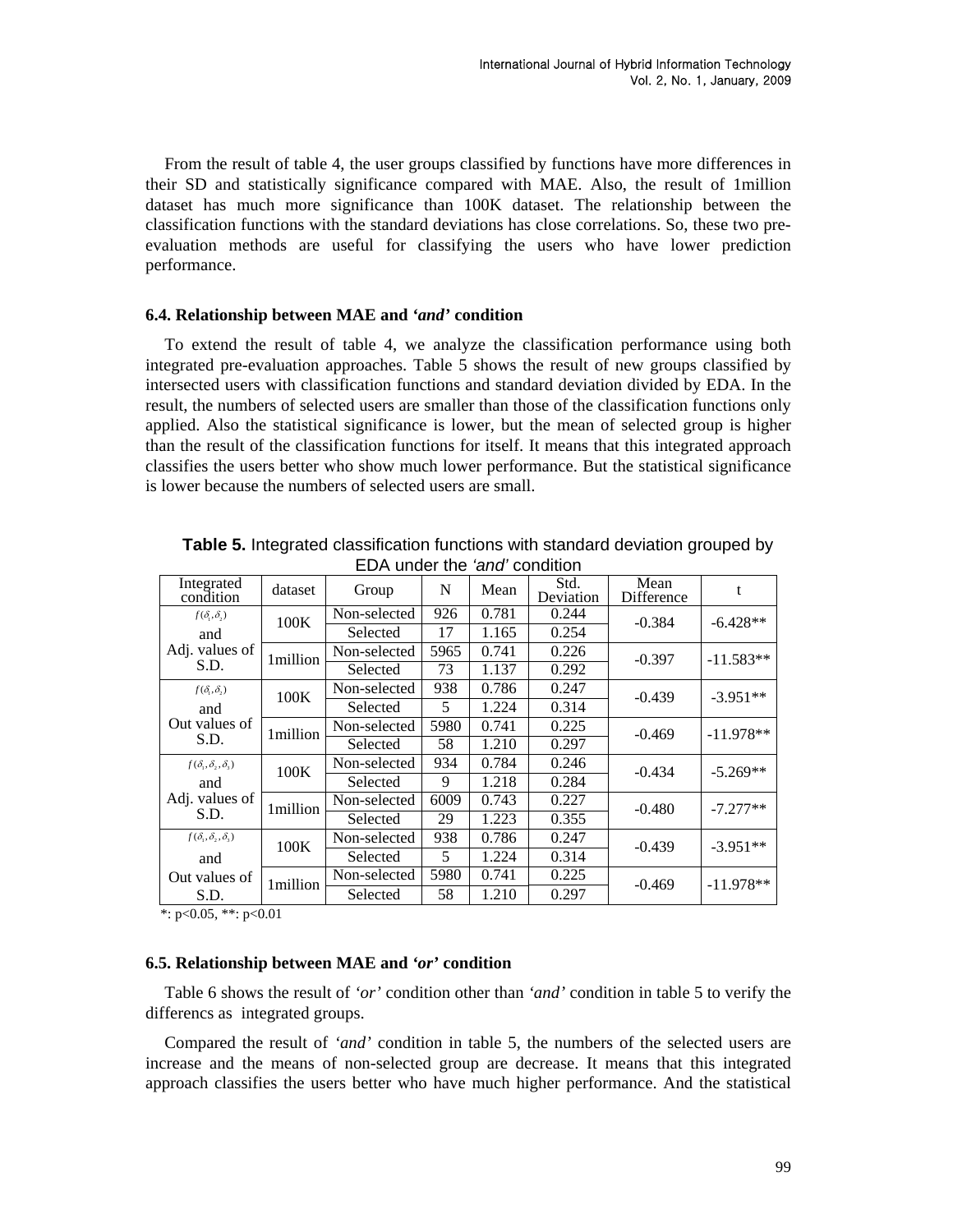significance is increased because the numbers of selected users increase. From the experimental result, the pre-evaluation approach using already-existing before the prediction process is a very useful way, and the classification functions have very close relations with the standard deviations of ratings which have been already rated by each user, and also their integrated criteria will be expected that they select users who have lower prediction performance well.

| .                                                                                                   |          |              |      |       |                   |                    |             |  |  |
|-----------------------------------------------------------------------------------------------------|----------|--------------|------|-------|-------------------|--------------------|-------------|--|--|
| Integrated<br>condition                                                                             | dataset  | Group        | N    | Mean  | Std.<br>Deviation | Mean<br>Difference | t           |  |  |
| $f(\delta_{\scriptscriptstyle{1}},\delta_{\scriptscriptstyle{2}})$                                  | 100K     | Non-selected | 707  | 0.725 | 0.211             | $-0.251$           | $-13.355**$ |  |  |
| and                                                                                                 |          | Selected     | 236  | 0.976 | 0.261             |                    |             |  |  |
| Adj. values of                                                                                      | 1million | Non-selected | 4529 | 0.686 | 0.192             | $-0.237$           | $-34.260**$ |  |  |
| S.D.                                                                                                |          | Selected     | 1509 | 0.923 | 0.245             |                    |             |  |  |
| $f(\delta_{\scriptscriptstyle{1}},\delta_{\scriptscriptstyle{2}})$                                  | 100K     | Non-selected | 919  | 0.778 | 0.241             | $-0.403$           | $-8.066**$  |  |  |
| and                                                                                                 |          | Selected     | 24   | 1.180 | 0.274             |                    |             |  |  |
| Out values of                                                                                       | 1million | Non-selected | 5899 | 0.736 | 0.220             | $-0.402$           | $-14.647**$ |  |  |
| S.D.                                                                                                |          | Selected     | 139  | 1.138 | 0.322             |                    |             |  |  |
| $f(\delta_{1},\delta_{2},\delta_{3})$                                                               | 100K     | Non-selected | 707  | 0.725 | 0.211             | $-0.251$           | $-13.355**$ |  |  |
| and                                                                                                 |          | Selected     | 236  | 0.976 | 0.261             |                    |             |  |  |
| Adj. values of                                                                                      | 1million | Non-selected | 4529 | 0.686 | 0.192             | $-0.237$           | $-34.260**$ |  |  |
| S.D.                                                                                                |          | Selected     | 1509 | 0.923 | 0.245             |                    |             |  |  |
| $f(\delta_{\scriptscriptstyle{1}}, \delta_{\scriptscriptstyle{2}}, \delta_{\scriptscriptstyle{3}})$ | 100K     | Non-selected | 927  | 0.780 | 0.242             | $-0.437$           | $-7.125**$  |  |  |
| and                                                                                                 |          | Selected     | 16   | 1.217 | 0.298             |                    |             |  |  |
| Out values of                                                                                       | 1million | Non-selected | 5943 | 0.739 | 0.222             | $-0.426$           | $-11.663**$ |  |  |
| S.D.                                                                                                |          | Selected     | 95   | 1.164 | 0.355             |                    |             |  |  |

**Table 6.** Integrated classification functions with standard deviation grouped by EDA under the *'or'* condition

\*:  $p<0.05$ , \*\*:  $p<0.01$ 

# **7. Conclusions**

This study experiments about setting the error bound for classifying the users who have lower prediction performance before prediction process using memory-based collaborative filtering algorithm in recommender system. Through the statistical analysis, we have significant results from that. This study is not the approach of improving the prediction performance of algorithm, neither is the method of decreasing the prediction error but it will be a useful basis for improving algorithms and the more understanding of users' rating pattern only by using already-existing ratings as pre-information before the prediction of users preferences about items.

# **8. References**

- [1] G. Adomavicius and A. Tuzhilin, "Toward the Next Generation of Recommender Systems: A Survey of the State-of-the-Art and Possible Extensions", IEEE Transactions on Knowledge and Data Engineering, vol. 17, no. 6, June, 2005, pp. 734-749.
- [2] J. Breese, D. Heckerman and C. Kadie, "Empirical Analysis of Predictive Algorithms for Collaborative Filtering", in Proceedings of the 14th Annual Conference on Uncertainty in Artificial Intelligence, July, 1998, pp. 43-52.
- [3] M. Condliff, D. Lewis, D. Madigan, and C. Posse, "Bayesian Mixed-Effects Models for Recommender Systems," Proc. ACM SIGIR '99 Workshop Recommender Systems: Algorithms and Evaluation, Aug. 1999.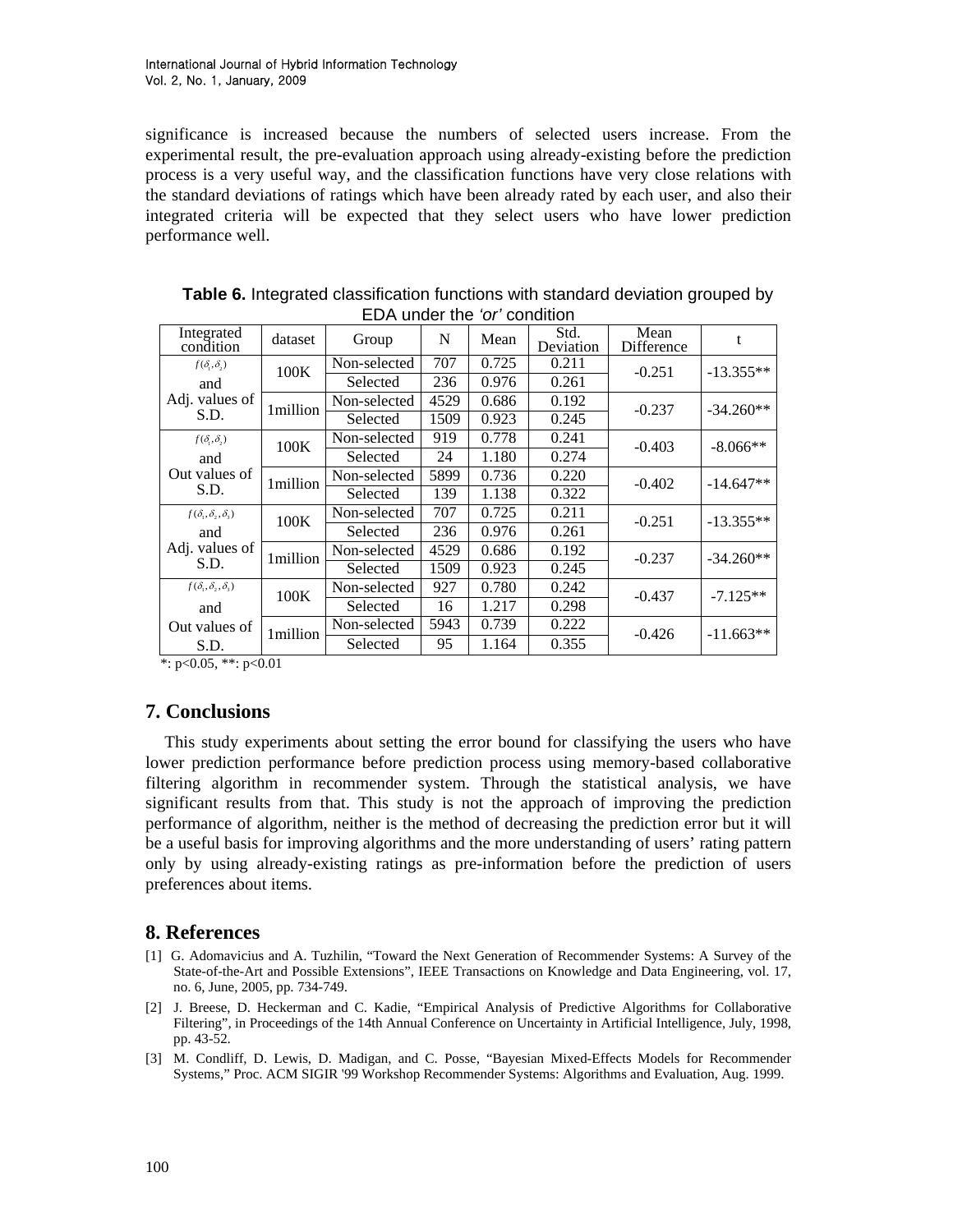- [4] S. Lee, S. Kim, H. Lee, "Pre-Evaluation for Detecting Abnormal Users in Recommender System", Journal of the Korean Data & Information Science Society, vol. 18, no. 3, Aug. 2007, pp. 619-628.
- [5] G. Linden, B. Smith, and J. York, "Amazon.com Recommendations: Item-to-Item Collaborative Filtering", IEEE Internet Computing, vol. 7, no. 1, Jan. 2003, pp.76-80.
- [6] A. Popescul, L. Ungar, D. Pennock and S. Lawrence, "Probabilistic Models for Unified Collaborative and Content-Based Recommendation in Sparse-Data Environments", 17th Conference on Uncertainty in Artificial Intelligence, Seattle, Washington, Aug. 2001, pp. 437-444.
- [7] P. Resnick, N. Iacovou, M. Suchak, P. Bergstorm and J. Riedl, "GroupLens: An Open Architecture for Collaborative Filtering of Netnews", In Proceedings of ACM 1994 Conference on Computer Supported Cooperative Work, Chapel Hill, North Carolina, Oct. 1994, pp. 175-186.
- [8] J. Schafer, J. Konstan and J. Riedi, "Recommender systems in e-commerce", In Proceedings of the 1st ACM conference on Electronic commerce, ACM Press, Denver, Colorado, Nov. 1999, pp.158-166.
- [9] J. Tukey, "Exploratory Data Analysis", Addison-Wesley, 1977.

### **Authors**



Uk-Pyo Han received his graduate degree in Computer science from Kangwon National University, Korea, in 1993 and his M.S. and Ph.D. degrees in Computer science from Kangwon National University, in 1996 and 2007, respectively. From 1997 to 2003, he was a manager in Kangwon Internet University, where he was involved in system administration and network design projects. His research interests include the ubiquitous computing, performance evaluation, and control of distributed computer communication

systems and wireless sensor networks.



Gil-mo Yang received his BS degree in Computer Science from Hongik University, Korea, in 1983 and his M.S. degree in Mathmatics & Information Engineering from Tokyo University of Agriculture and Technology, Japan, in 1990. Since 1997, he has been doctoral course in Information & Communication from ChungBuk National University and he is currently a professor in School of Computer & Information Engineering, kangnung National University. his research interests are include database, artificial intelligent and ubiquitous computing.



Jae-Soo Yoo received the B.S. degree in Computer Engineering in 1989 from Chonbuk National University, South Korea. And he received the M.S. and Ph.D. degrees in Computer Science in 1991 and 1995 from KAIST(Korea Advanced Institute of Science and Technology), South Korea. He is now a professor in the department of Computer and Communication Engineering, Chungbuk National University, South Korea. His main research interests include database system, sensor data management, location based services, distributed computing and storage

management system.